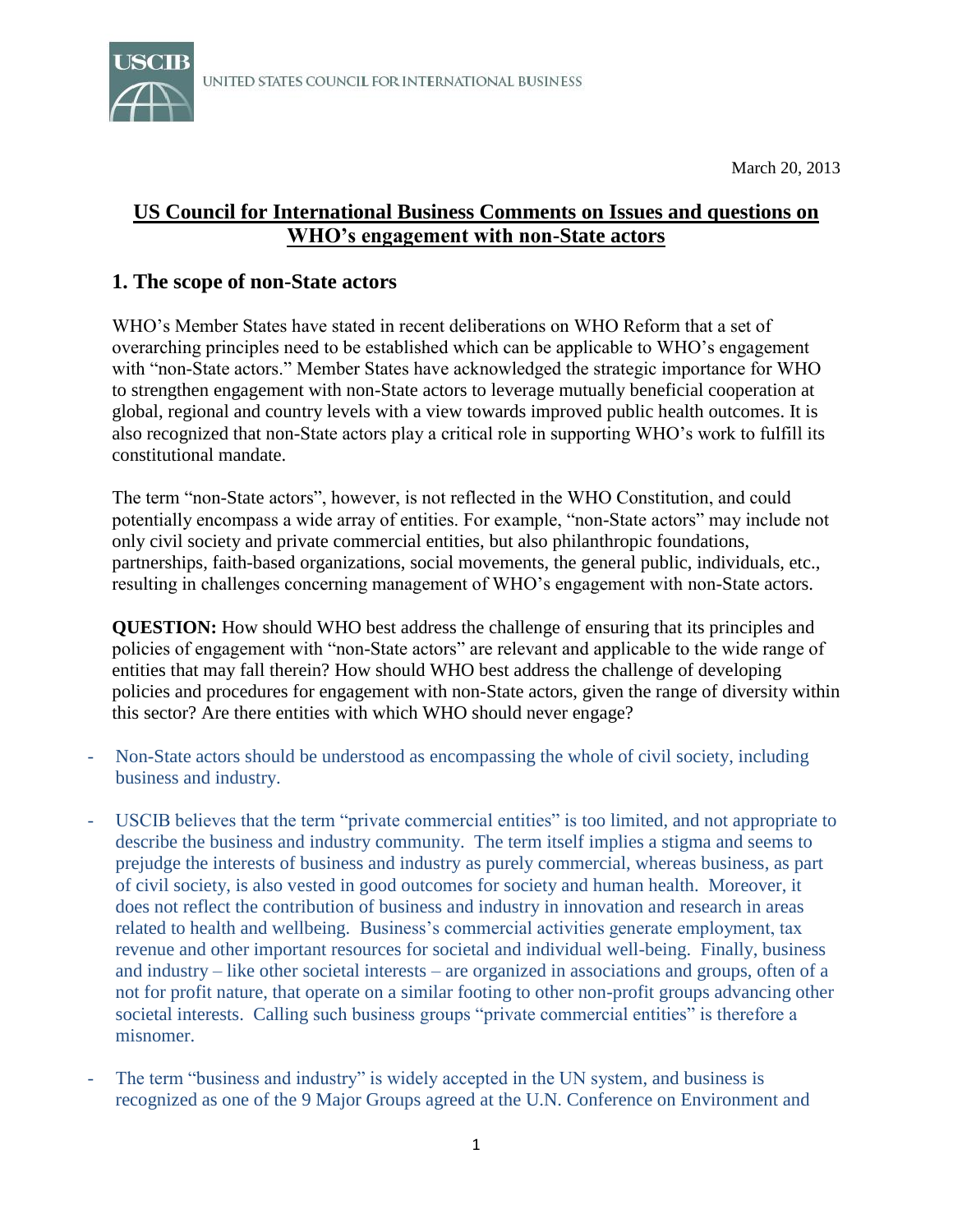Development in 1992, as well as, in ECOSOC, UNEP, CSD, Strategic Approach to International Chemicals Management, Internet Governance Forum, and FAO's Committee on World Food Security. It is also recognized as an important partner and societal interest in overarching treaties, such as the U.N. Framework Convention on Climate Change, the U.N. Convention on Biological Diversity, among others. Finally, it is one of the three major interests in the tri-partite International Labour Organisation (ILO).

- In all these forums and deliberations, UN entities already constructively engage with business and industry on matters of policy formulation and implementation.
- USCIB recommends that all non-state actors should have equal opportunity and status in the WHO engagement process. The WHO should not favor or discriminate against one non-state actor group over another, and should be transparent in its engagement across all actors.
- UN agencies and inter-governmental bodies engage with civil society, inclusive of business and industry, in a variety of ways, each tailored to the specific process and subject matter. We would recommend that WHO review these various approaches, identify good practices and work with member states and civil society, including business and industry, to develop an inclusive mechanism for engagement.
- We are pleased to see that the WHO is taking this first step to engage with non-State actors. As important as it is to invite comments, we strongly recommend consultation and dialogue be organized to discuss engagement options and experiences, and to allow an exchange of views across stakeholders and with governments and WHO representatives.
- Defining and understanding how such engagement could inform and support WHO's work, and provide an additional resource to governments and others, should be a fundamental starting point consideration, and further dialogue and discussion with civil society –including business could shed light on the opportunities and potential value-added of such enhanced engagement.

### **2. The scope of different groups within non-State actors**

Even within a particular non-State actor constituency, there exist a diverse range of entities linked to various interests, commercial or otherwise. For example, many nongovernmental organizations that have relevance in the health sphere can be categorized in different groupings (e.g. professional associations; trade or industry associations; disease-specific nongovernmental organizations; development nongovernmental organizations; patient and consumer group nongovernmental organizations, faith-based organizations, etc.)

Currently, no specific differentiation of groups is made amongst NGOs or any other non-State actor grouping with which WHO engages. In addition, no further distinction is made among the numerous constituencies that comprise this sector.

**QUESTION:** How should WHO best address the challenge of developing policies and procedures for engagement with non-State actors, given the range of diversity within this sector? Are there entities with which WHO should never engage?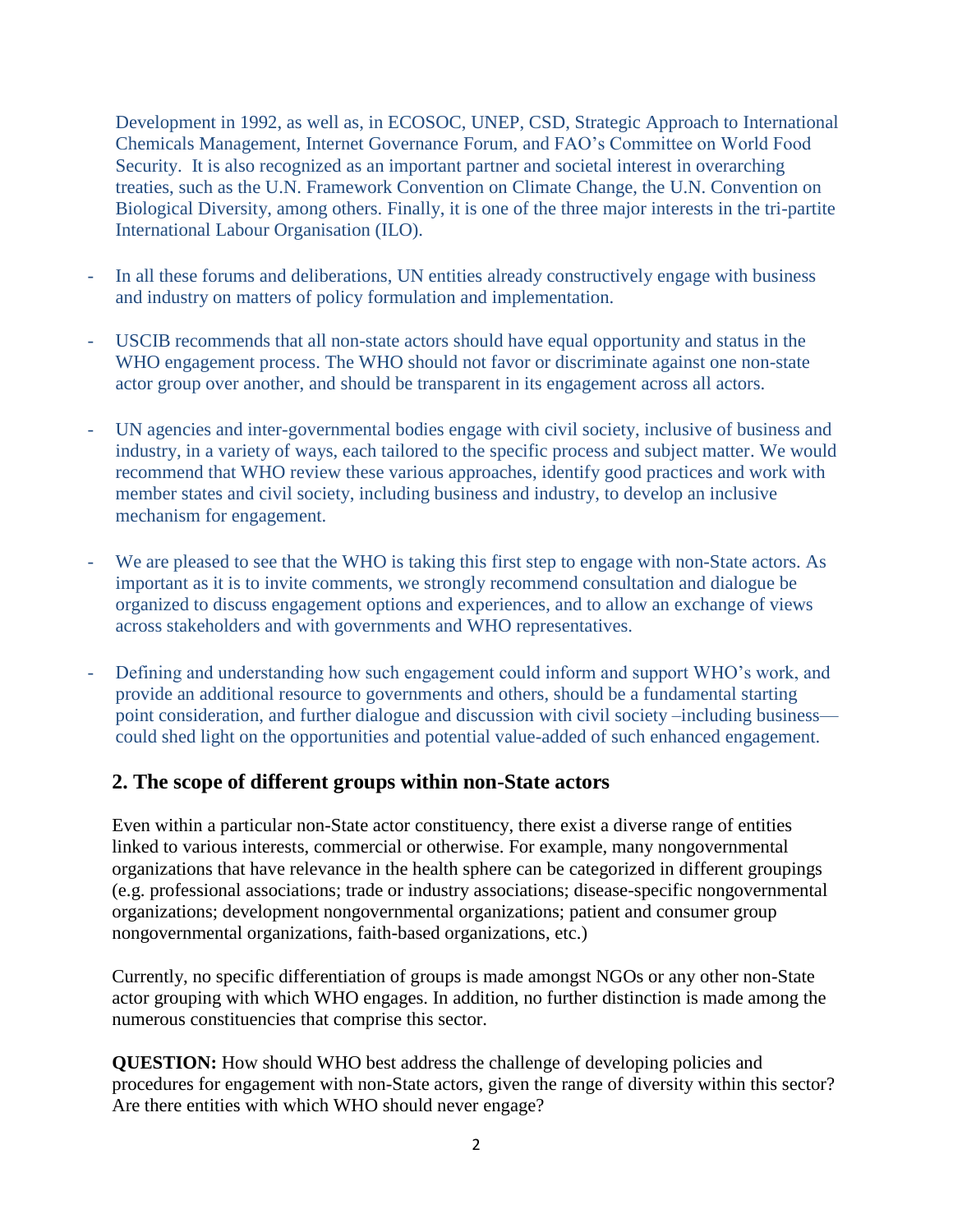- Non-state actors should have the right to self-organization, including selection of their respective representatives, so long as they are accredited.
- WHO should consider existing models for the "taxonomy" of different important interests in use in the U.N., notably the "major groups" categories. In determining relevance of these or other categories, WHO should consult with civil society and with member states.
- We encourage the WHO to define non-State actors as the whole of civil society, including business and industry. At the same time, WHO should not treat all of civil society as homogeneous. Business and industry comprises a wide range of sectors, nationalities and sizes; this diversity in business (and indeed in other societal interests) should be considered as a resource.

## **3. Overarching principles for engagement**

WHO's Member States have requested that overarching principles for WHO's engagement with non-State actors be submitted for the consideration of the Executive Board at its 133rd session in May 2013. The following represent an initial formulation of principles in this regard, and are in line with principles articulated by Member States during the 65th World Health Assembly (Decision WHA65(9)) to guide the development of policies of engagement with private commercial entities and nongovernmental organizations:

- WHO is an intergovernmental organization, and WHO's decision making supremacy lies with WHO's governing bodies;
- WHO is a science and evidence-based organization espousing a public health approach, and the development of norms, standards, policies and strategies must continue to be based on the systematic use of evidence and protected from influence by any form of vested interest;
- transparency of WHO's engagement with external stakeholders is paramount; and
- conflicts of interest must be adequately managed.

**QUESTION:** Do the principles above encompass all elements that are needed to articulate overarching principles to guide WHO's interaction with non-State actors? Are there others?

- Potential conflicts of interest should be addressed across all stakeholders in civil society.
- In its engagement, WHO should develop and follow procedures and practices to invite, acknowledge, and reflect, as appropriate, credible and evidence based civil society inputs.

#### **4. Modalities of engagement**

#### **a) General**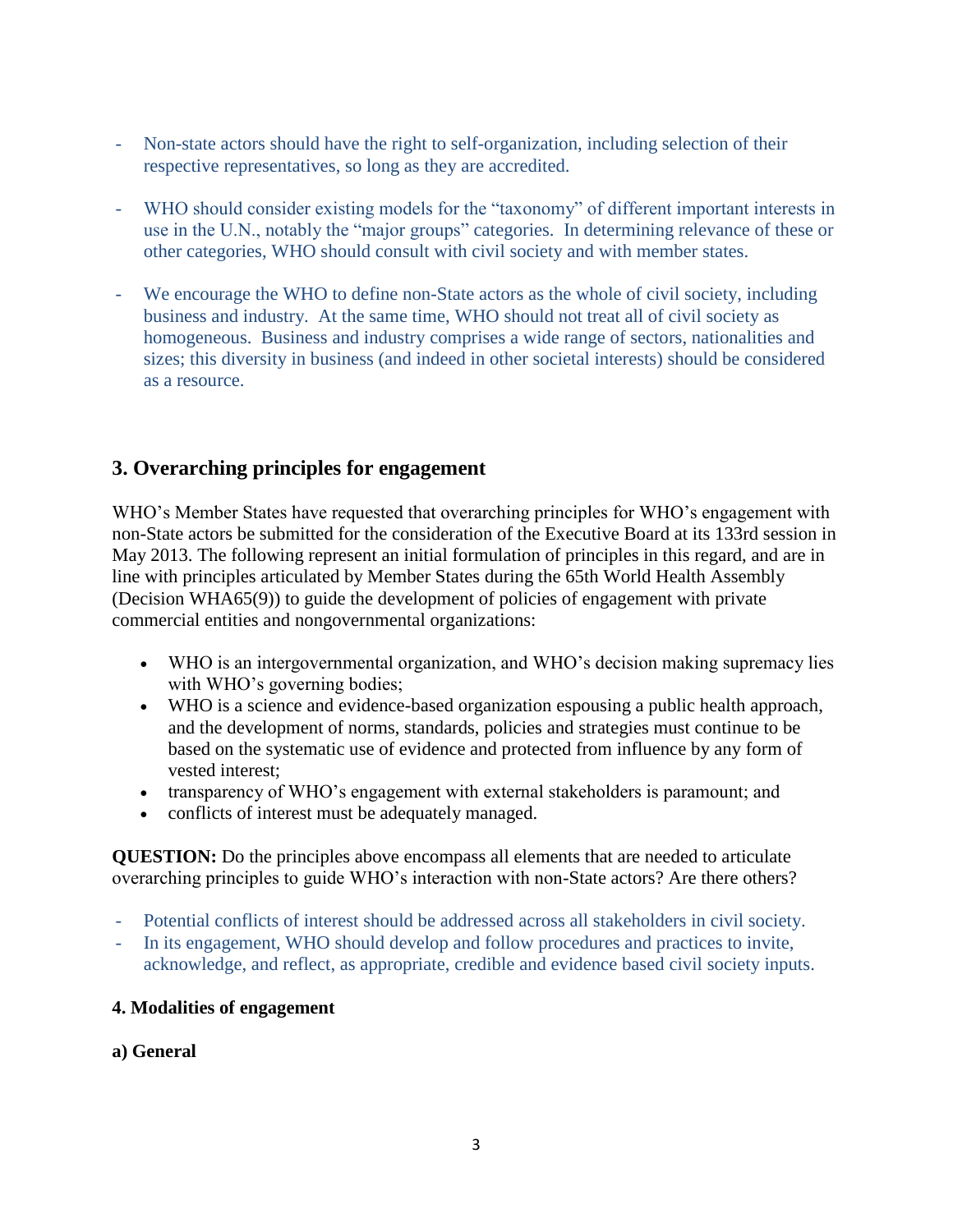WHO currently engages with non-State actors in a host of ways across all levels (country, regional, and HQ) of the Organization. For example, WHO may engage with non-State actors in large epidemics and civil strife and other humanitarian action, in the context of development of global strategies or plans of action, or in relation to transmission of advocacy efforts and information to country level. The current manner by which WHO's engagement of non-State actors is governed, however, is not well-defined, and is in many ways ad hoc.

**QUESTION:** How can WHO best ensure that its principles and policies of engagement with non-State actors are relevant and applicable to the wide range of activities undertaken by WHO? What mechanisms should WHO develop to more systematically manage its engagement with non-State actors?

Principles, policies and guidelines for civil society – inclusive of business and industry -- input and engagement should be consistent, clear, and flexible. With regards to business and industry:

- a. business and industry engagement with the WHO would be autonomous and self-organized.
- b. business and industry engagement would complement established informal and formal dialogues and interactions between business, governments, and the UN system.
- c. all private sector representatives from different parts of the world, inclusive of SMEs and MNEs, appropriately accredited, who want to participate, could do so.
- d. business engagement should be brought in at every step of the process in a meaningful and active way: in developing agendas and setting terms of discussion; in offering submissions and commenting on papers; and in discussions.
- e. private sector statements and submissions shall represent the maximum consensus possible, but there should also be scope to accommodate a range of business views and approaches, when consensus is not attainable.
- f. submissions and positions would be constructive, concrete, focusing on mechanisms to improve outcomes in the social, economic and environmental dimensions of the WHO's work.

The private sector is highly diverse in terms of sectors, size and geography. Given the wide array of issues addressed by WHO, it will be essential to provide business and industry adequate representation to enable broad and deep engagement across the business community.

To enable this level of participation, WHO should provide timely and easy access to all information and documents for its policies, programs and supporting activities, as needed by stakeholders for full participation.

#### **b) Context-specific**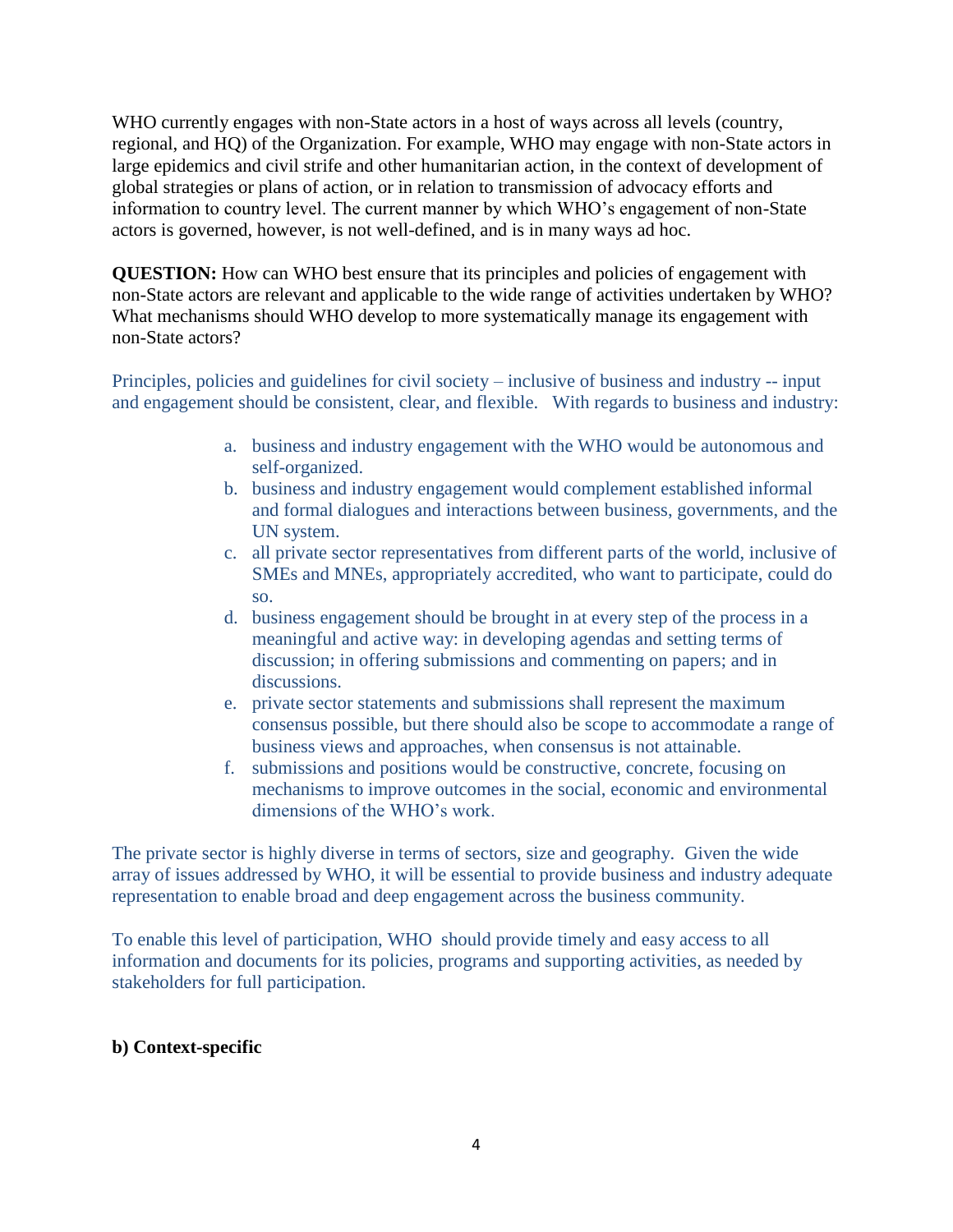WHO's current engagement with a particular non-State actor may be different depending on the context of the activity or the nature of the engagement. For example, a particular non-State actor may engage with WHO in one context in relation to a particular activity or function, but may be excluded from engaging altogether in relation to a different activity or function. Similarly, different non-State actors (depending on their nature) may be treated differently in the same context. There is currently no consistent or predictable system or mechanism by which these assessments or decisions are made.

**QUESTION:** How should WHO best address the issue of engaging with non-State actors in different contexts, and in view of different modalities of engagement? How can WHO best ensure consistency and predictability in engagement of non-State actors?

- Clearly, there are many types of engagement and interactions that could be tapped to connect with WHO in such areas as, policy dialogue; norms and standard setting; development and implementation of technical programs; advocacy and communication; knowledge management and dissemination; monitoring and reporting; and mobilization of resources.

-Similar to the comments submitted under question 1 above, the modalities of engagement across each of these different points are best developed in consultation with civil society.

#### **c) Engagement with WHO's governance processes**

WHO's engagement with non-State actors in the context of WHO's governance processes (e.g. WHO's governing bodies or processes established by WHO's governing bodies), or consultations towards the development of health policies, is an important modality of engagement which supports an effective, collective response to national and global health challenges, in addition to adding an important dimension to WHO's role in global health governance.

**QUESTION:** What methods should WHO employ to strengthen and widen engagement with non-State actors in relation to WHO's governance processes or towards the development of health policies and strategies? What are the factors that WHO should take into consideration when defining the parameters of this engagement?

The WHO should consistently be transparent and engage with civil society including business and industry and take into account all of their views as long as it is science-based.

-Addressing governance and conflicts of interest are important, but this should not discourage stakeholders' involvement based on unwarranted starting point assumptions about motivations. The diversity of stakeholders offers a resource to encourage innovation and partnerships. Once an organization meets criteria for accreditation and is accredited, it should have the option to engage with WHO on the same standing as other organizations.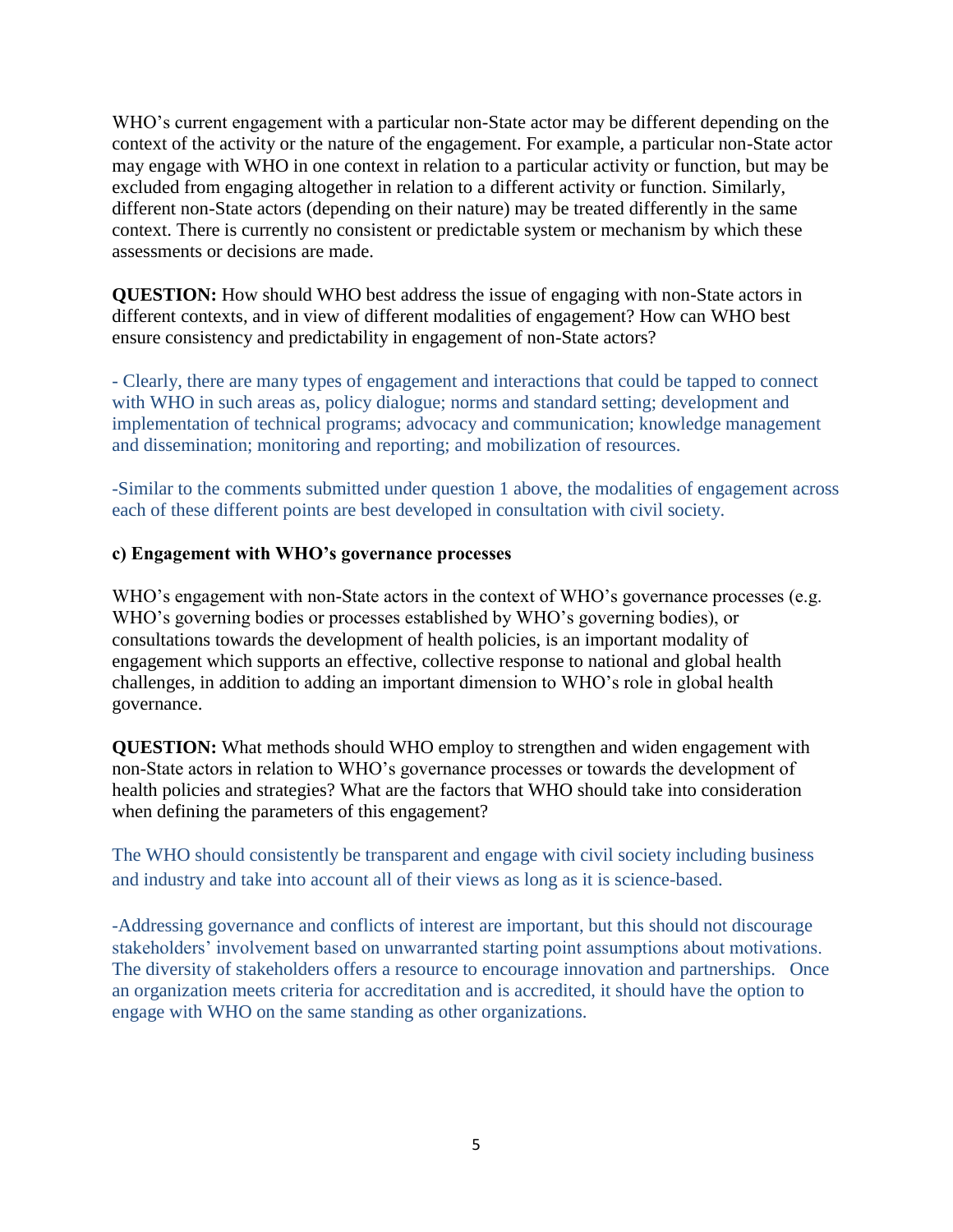#### **d) Strengthening country-level engagement**

Given the vital role played by non-State actors in the implementation of health policies and strategies at country-level, it is important that WHO strengthen engagement with non-State actors and encourage initiatives to bring such entities together with Member States to collaborate on WHO's strategic priorities. In particular, action by non-State actors in the context of WHO's technical work at country level needs to be adequately reflected in, and accommodated by, any collaborative framework concerning engagement with non-State actors.

**QUESTION:** What actions should WHO explore to strengthen engagement with non-State actors at country-level? What are the factors that WHO should take into consideration when defining the parameters of this engagement?

-The principles of engagement applied at the international level should also apply at the country level; including self-determination, transparency of activities, access to information and accreditation.

### **5. Challenges and risks arising from engagement**

A number of challenges exist for WHO when engaging with non-State actors. For example, engaging with a non-State actor may result in a reputational risk to WHO, may present challenges in managing conflicts of interest arising from a particular engagement, or may raise challenges in ensuring full transparency of the engagement. Similarly, certain challenges may be present for non-State actors when engaging WHO.

**QUESTION:** What are the different challenges and risks that may be associated with WHO's engagement with non-State actors, both from the perspective of WHO and that of the non-State actor?

As the WHO develops its work program and project, we believe that it should consistently be transparent and engage with civil society, including business and industry, and take into account all of their views as long as it is science-based.

-The WHO's work should remain consistent with its mandate and expertise. Given the limited resources available, it should not duplicate work of other inter-governmental organizations, as this could undermine the organization's credibility.

## **6. Management of conflicts of interest**

It is recognized that all non-State actors with which WHO engages have interests which may or may not be regarded as a conflict of interest. One of the aims in promoting a more streamlined and systematic framework for engagement is to effectively manage such conflicts of interest.

It is also recognized that WHO should conduct the necessary due diligence to protect itself from such potential risk and manage any potential conflict of interest concerning any direct or indirect